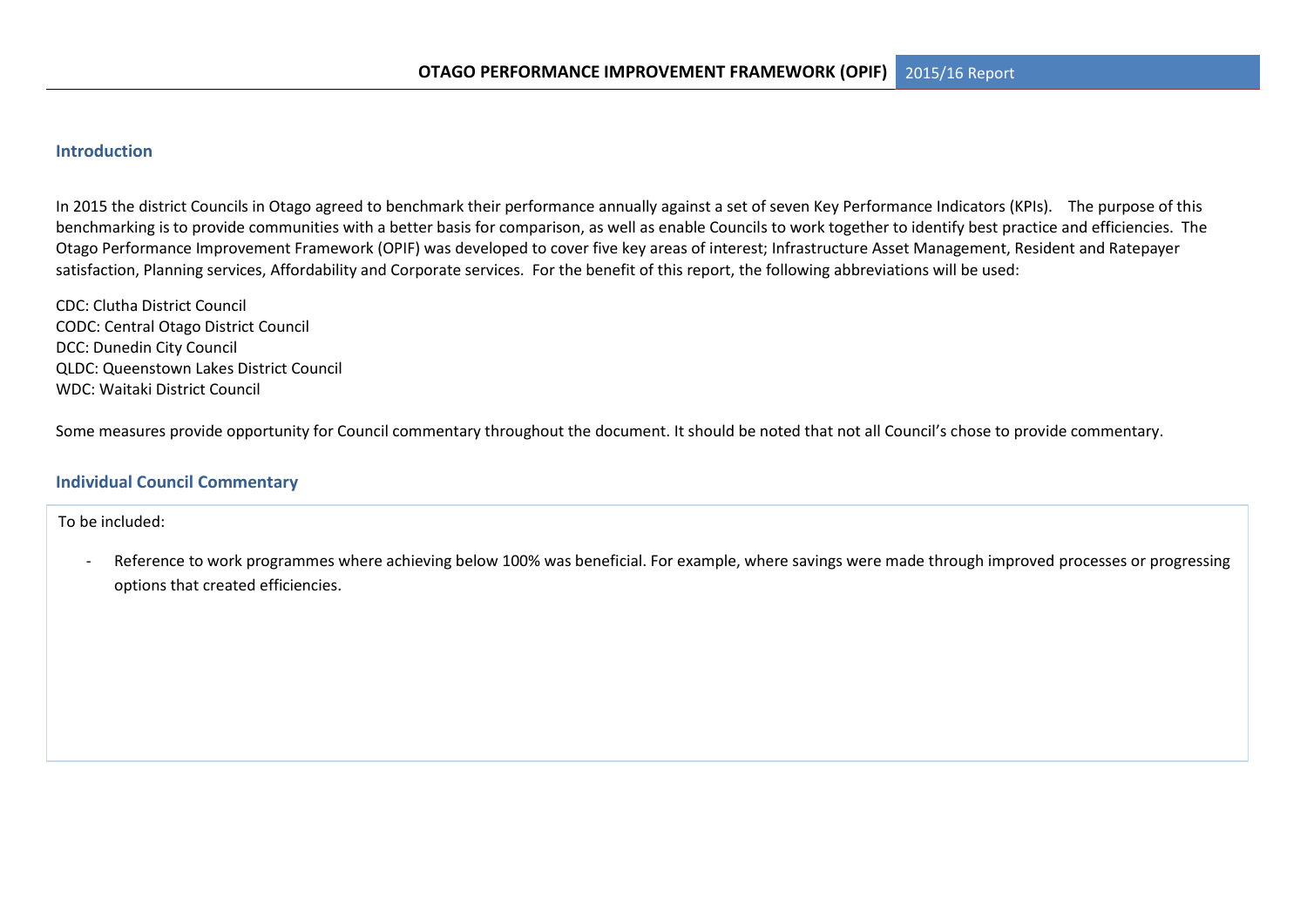### **Infrastructure Asset Management**

*KPI: Percentage of the Council's budgeted capital works programme, including renewals, completed annually*

#### *Data source:*

Audited financials 2015/16. Calculation – total actual/total budgeted x 100

### **Total capital works programme**



#### *Explanation of variances against the budgeted capital works programme*

**CDC** – The variance relates to the change in timing difference for several large projects including sewerage treatment upgrades, rural water treatment upgrades and the sealing Nuggets Road to the lighthouse. These projects have been re-programmed for delivery in 2016/17. The sealing of Nuggets Road was impacted by the timing of securing NZTA assistance towards the project. Treatment upgrades and the capital renewals programme was impacted by organisational capacity. Moves to address this were undertaken during 2015/16 with a major restructure of the Service Delivery area of Council tasked with the delivery of Council's capital programme.

**DCC** - The variance in the total programme mainly relates to roading, including the changed work plan and timeframes for the Strategic Cycle Network. It also relates to wastewater, with funding carried forward to 2016/17.

**QLDC** – The variance is caused by the timing of a delay to a major roading project – the Eastern Arterial Road. The variance was slightly offset by bringing forward the Cardrona and Aubrey Road Wanaka waste water projects.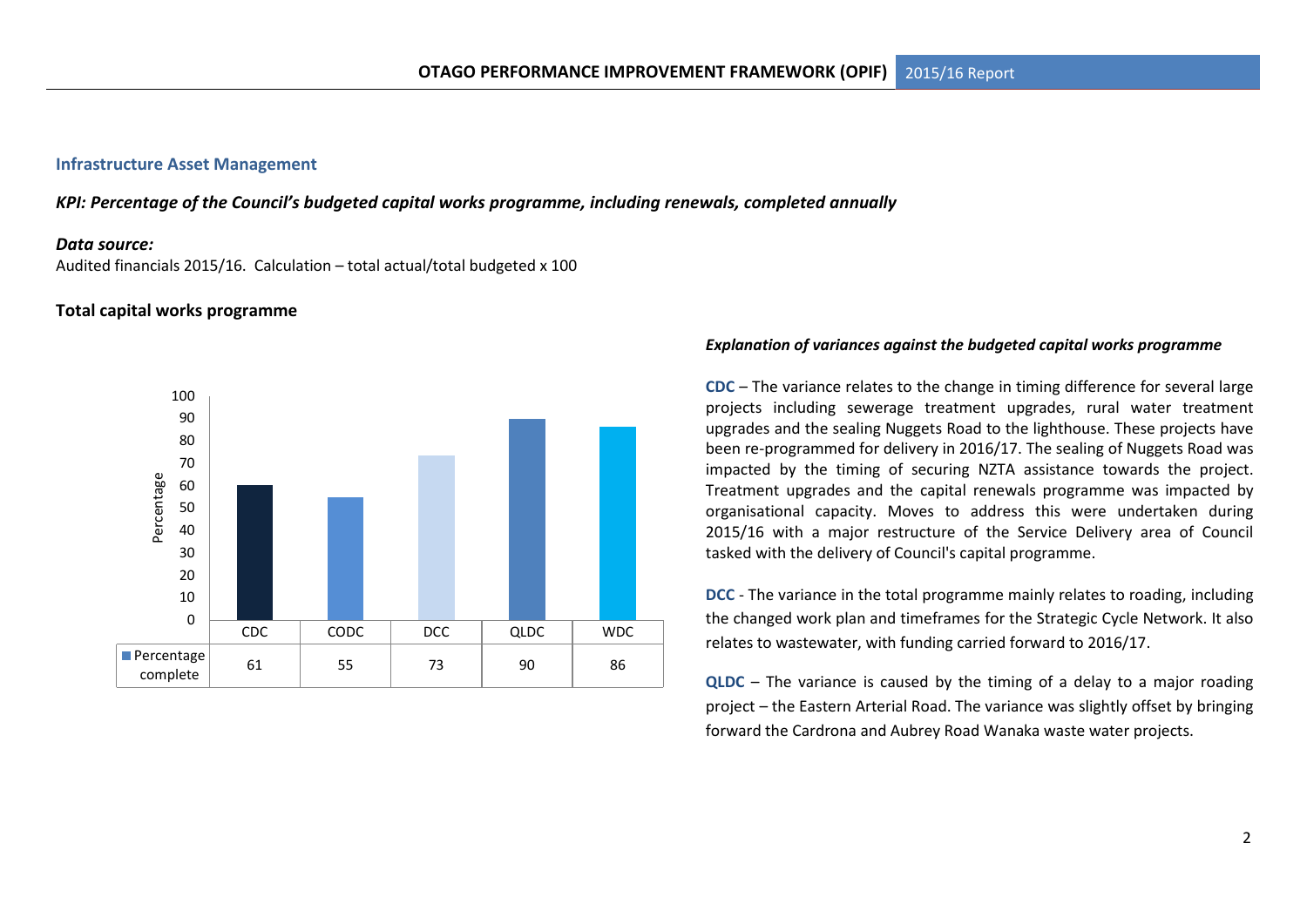

# **Water Supply**

### *Explanation of variances against the budgeted capital works programme*

**CDC** – The total result reflects the changes in timing for treatment plant upgrades for several of Clutha's rural water treatment plants. In regards to the renewals, Clutha's organisational capacity impacted on the ability to deliver the water capital renewals programme. A major restructure took place in 2015/16 with the aim of ensuring greater delivery of the programme going forward.

**CODC** – The variance relates to the timing of one significant project, which accounted for the majority of the total variance. The renewals programme includes some carry-forward from the previous year.

**DCC** - The renewals programme variance mainly relates to delays in obtaining consent for the Ross Creek Reservoir project.

**QLDC** - The variance is due to the timing of several key projects, including the bringing forward of the Albert Town Ring-main project. It also includes the unbudgeted expenses required to complete the Hawea water upgrades in relation to the intake at Scott's Bay.

WDC - The total and renewals results reflect the timing of the drinking water upgrade. The decision to connect two supplies to Oamaru took significant community consultation. Project budget has been carried forward.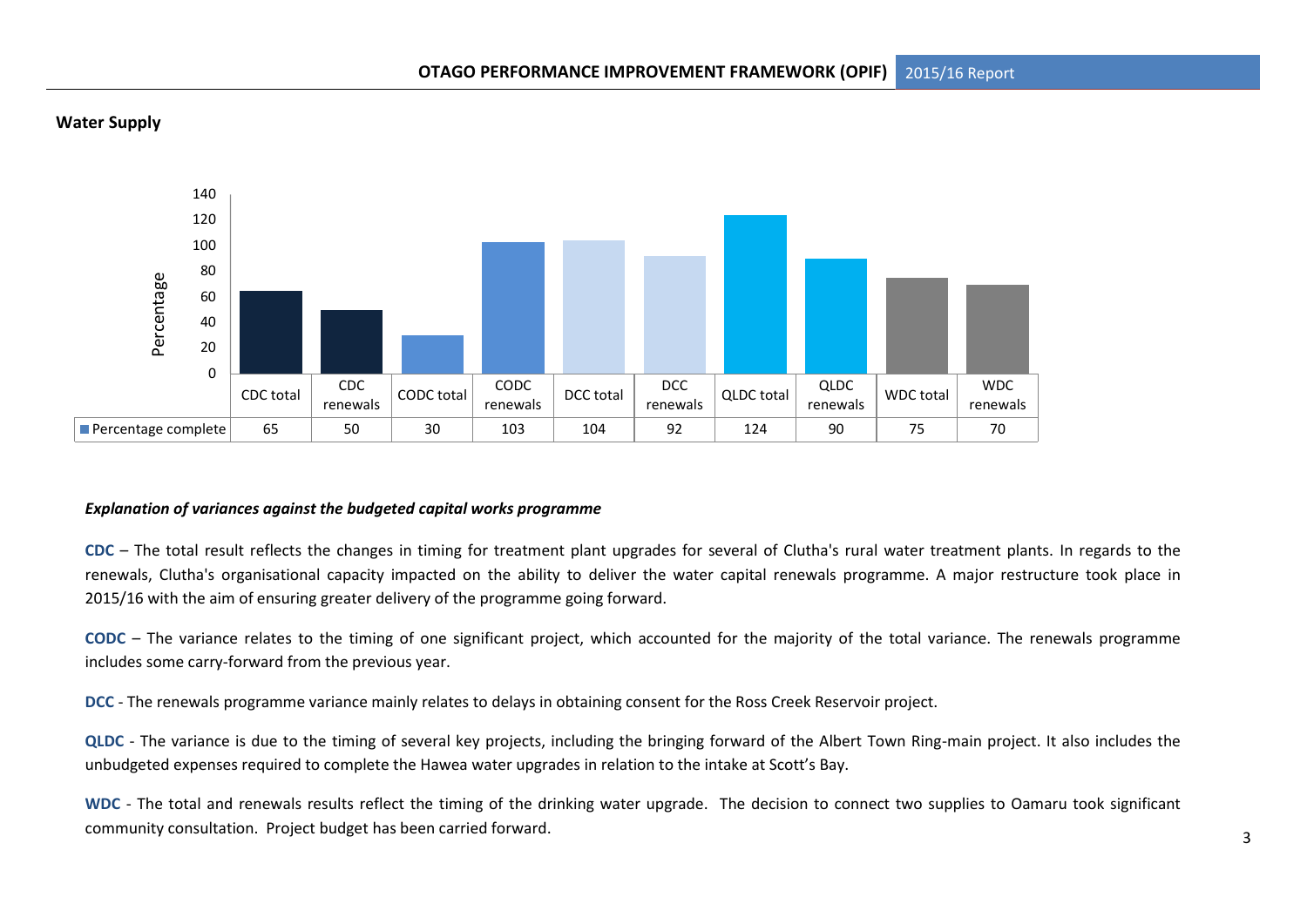#### **Wastewater**



### *Explanation of variances against the budgeted capital works programme*

**CDC** – The total variance related to three major upgrades, which were budgeted for in 2015/16. While the preferred tender and contract had been negotiated by the end of 2015/16, construction will take place in 2016/17. CDC's organisational capacity impacted on the ability to deliver the water capital renewals programme. A major restructure took place in 2015/16 with the aim of ensuring greater delivery of the programme going forward.

**CODC** – The variance relates to expenditure on a project that was carried forward from the previous year.

**DCC** - The renewals programme variance is mainly related to major projects completed or underway. The total programme variance includes funding carried forward to 2016/17.

**QLDC** - The variance is due to the reduction in the construction timeline for Project Shotover, requiring budget to be brought forward from 2016/17.

**WDC** - The total and renewals programme variance is due to delays obtaining land owner approval and subsequent resource consent approval for the Treated Wastewater Discharge upgrade. The project has been carried forward.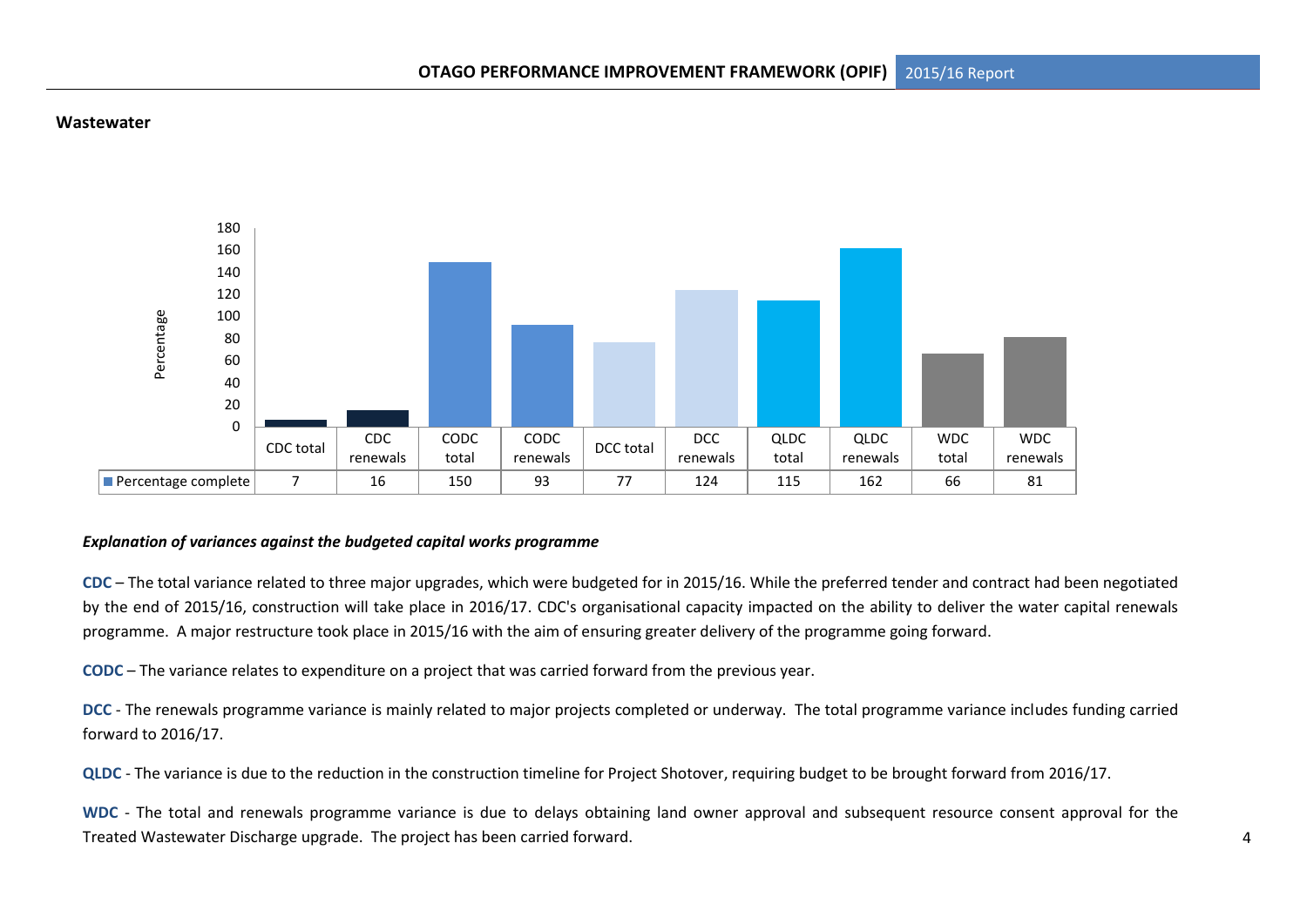

### **Stormwater**

### *Explanation of variances against the budgeted capital works programme*

**CDC** – The total programme variance is due to the timing of Milton flood diversion work and Tapanui's Paterson Creek upgrade.

**DCC** - The total programme variance mainly relates to unbudgeted expenditure on a property purchase.

**QLDC** - The total programme variance is due to the delayed timing of the Eastern Arterial Road project, resulting in the associated stormwater construction also being deferred.

**WDC** - The total programme variance is due to a project to spend \$450k on muddy creek being deferred while divested soak pits are monitored (expenditure servicing loans are excluded). No renewals were planned or undertaken (expenditure servicing loans and divested assets excluded).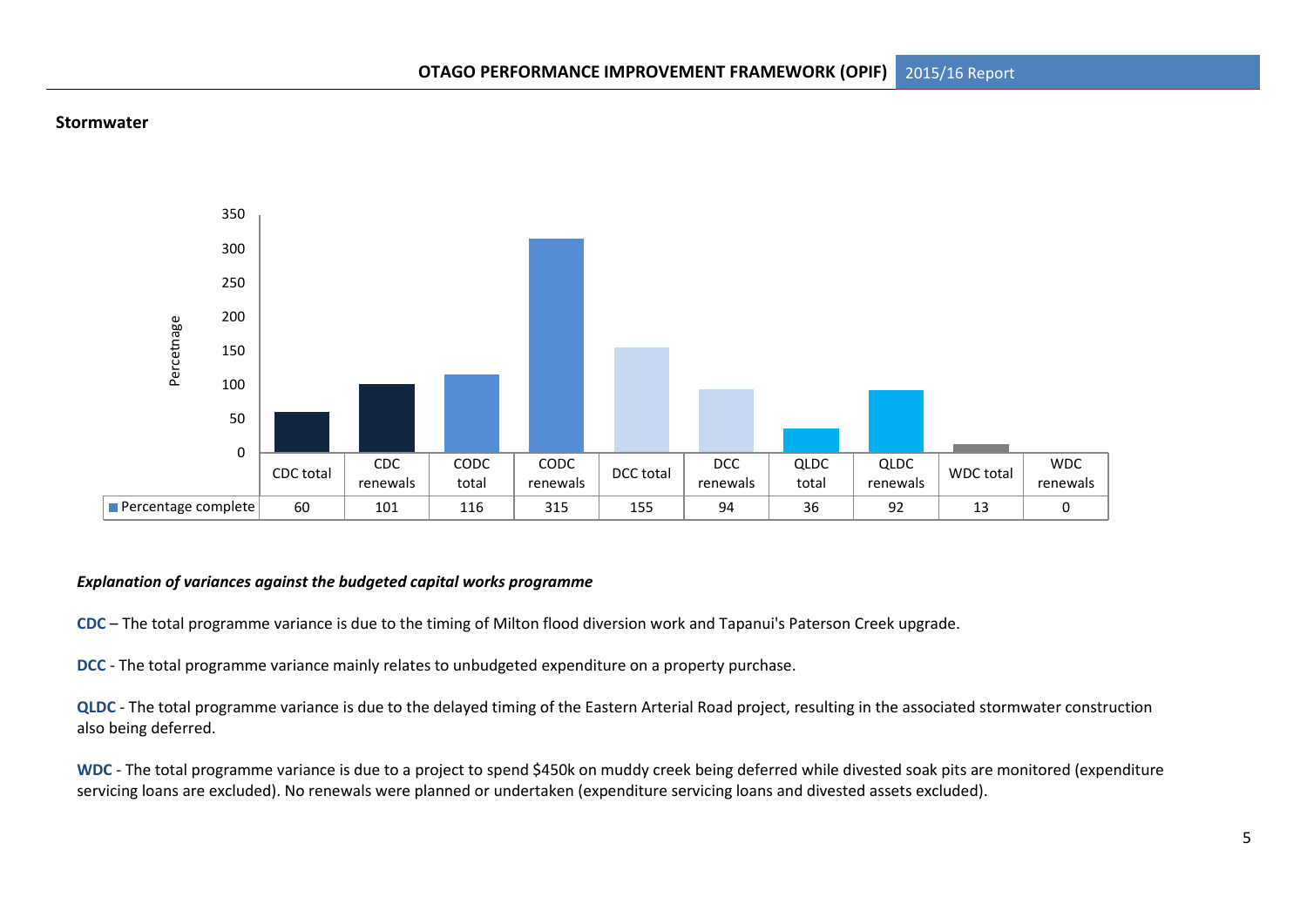# **Roading**



### *Explanation of variances against the budgeted capital works programme*

**CDC** – Total variance is due to the timing of the Nuggets Road seal extension being deferred to 2016/17, with a further \$500K of Minor Improvement projects carried forward to 2016/17. Renewal variance is due to a combination of factors, including favourable contract rates, and the timing of work for the footpath renewal programme carrying forward to the 2016/17 year.

**DCC** - The total programme variance mainly relates to the changed work plan and timeframes for the Strategic Cycle Network programme.

**QLDC** – The total programme variance relates to the delay of the Eastern Arterial Road project and the associated construction. The variance in the renewals programme was due to a reduction in the Wakatipu drainage renewal programme.

**WDC** – The total programme variance relates to additional budget requested for Council's Rural Resilience Project and \$370k investment carried over to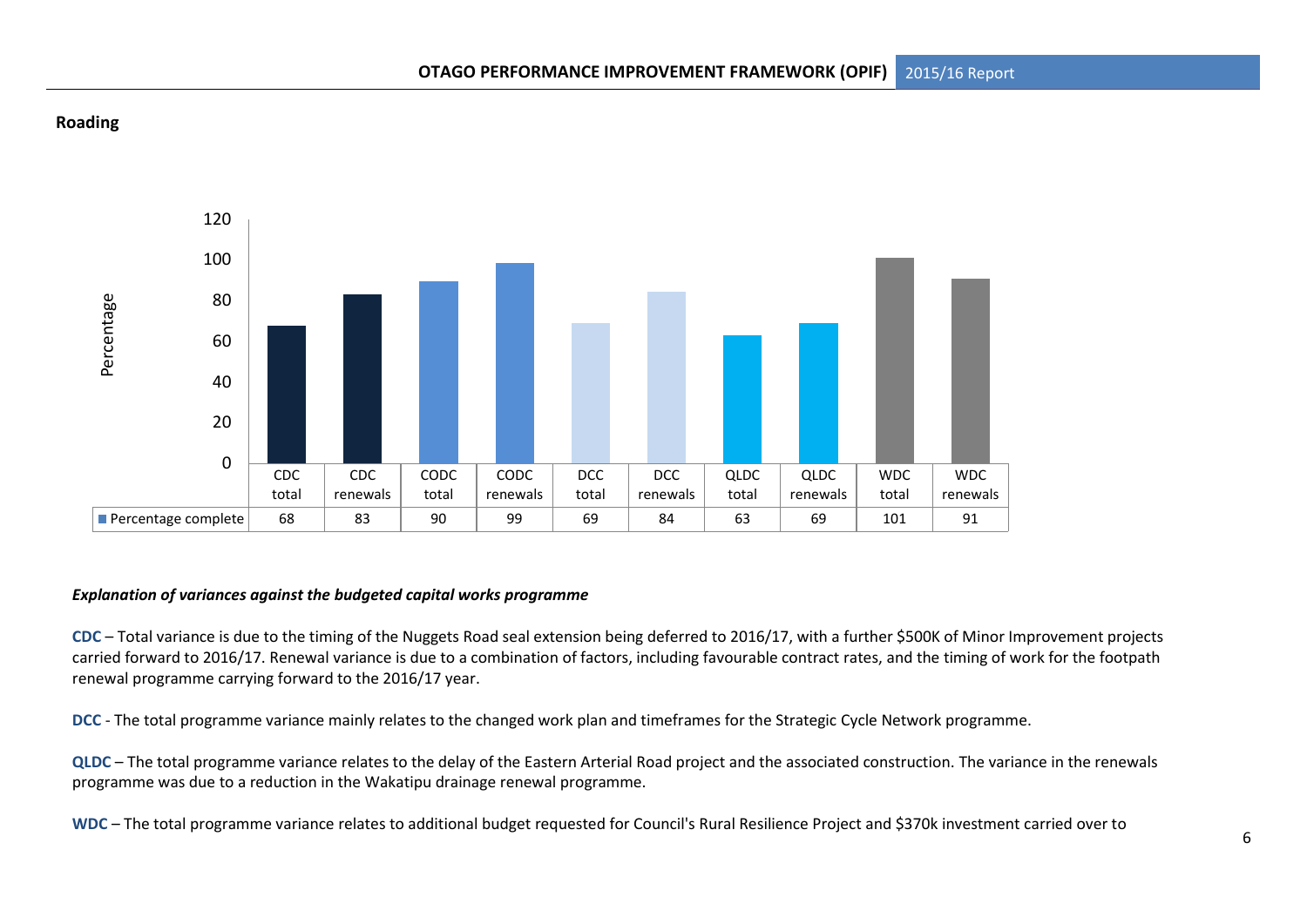# **Otago Region Residents' Satisfaction Survey**

*Survey conducted in April/May 2016. The full satisfaction report can be found here: <mark>{insert link to doc on relevant website}</mark>* 

# *KPI: Percentage of ratepayers who are satisfied with overall Council performance*



## *How satisfied are you with XX Council overall?*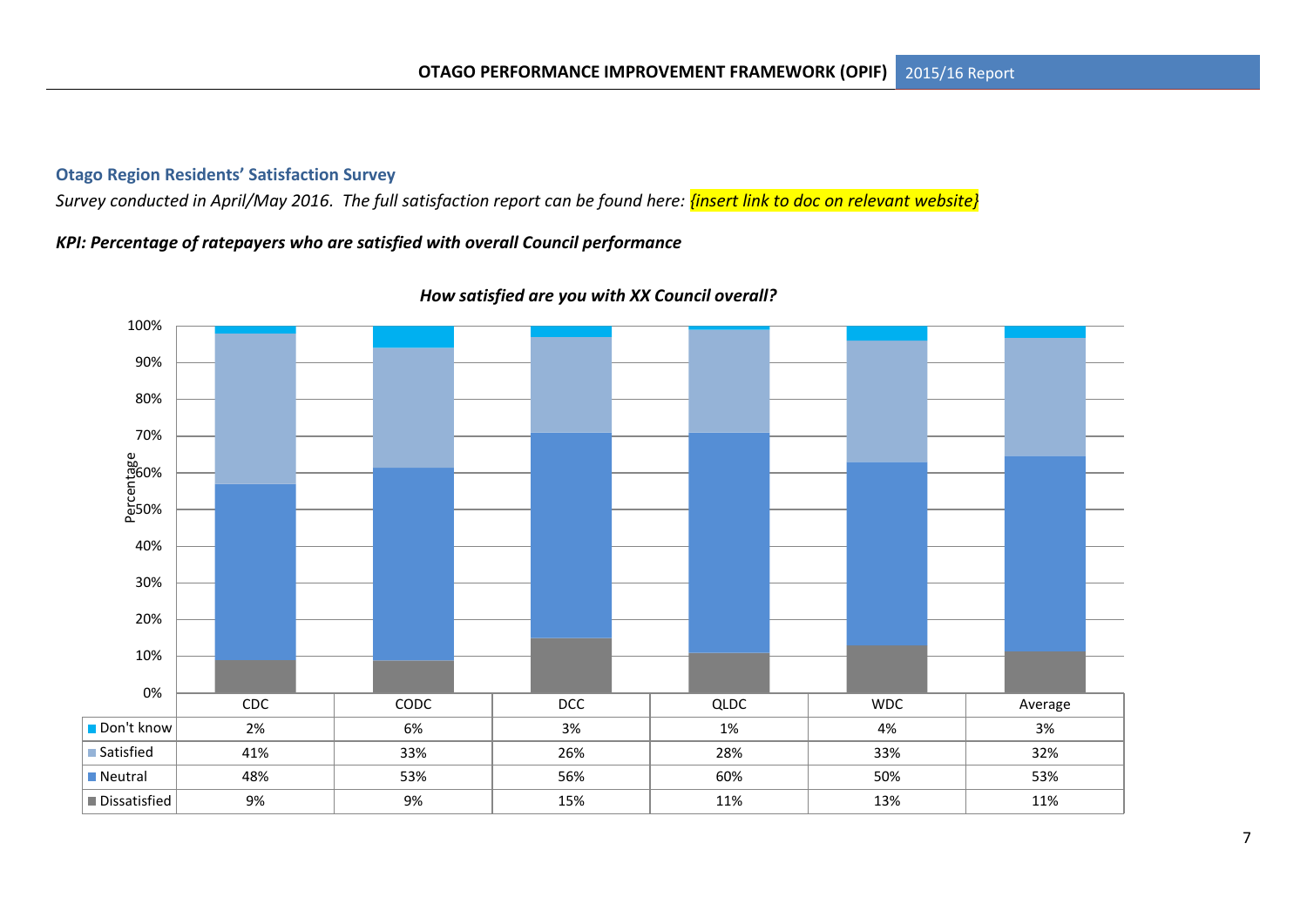# *KPI: Percentage of ratepayers who are satisfied with Council communications*



# *How satisfied or dissatisfied are you with the information you have received from Council overall?*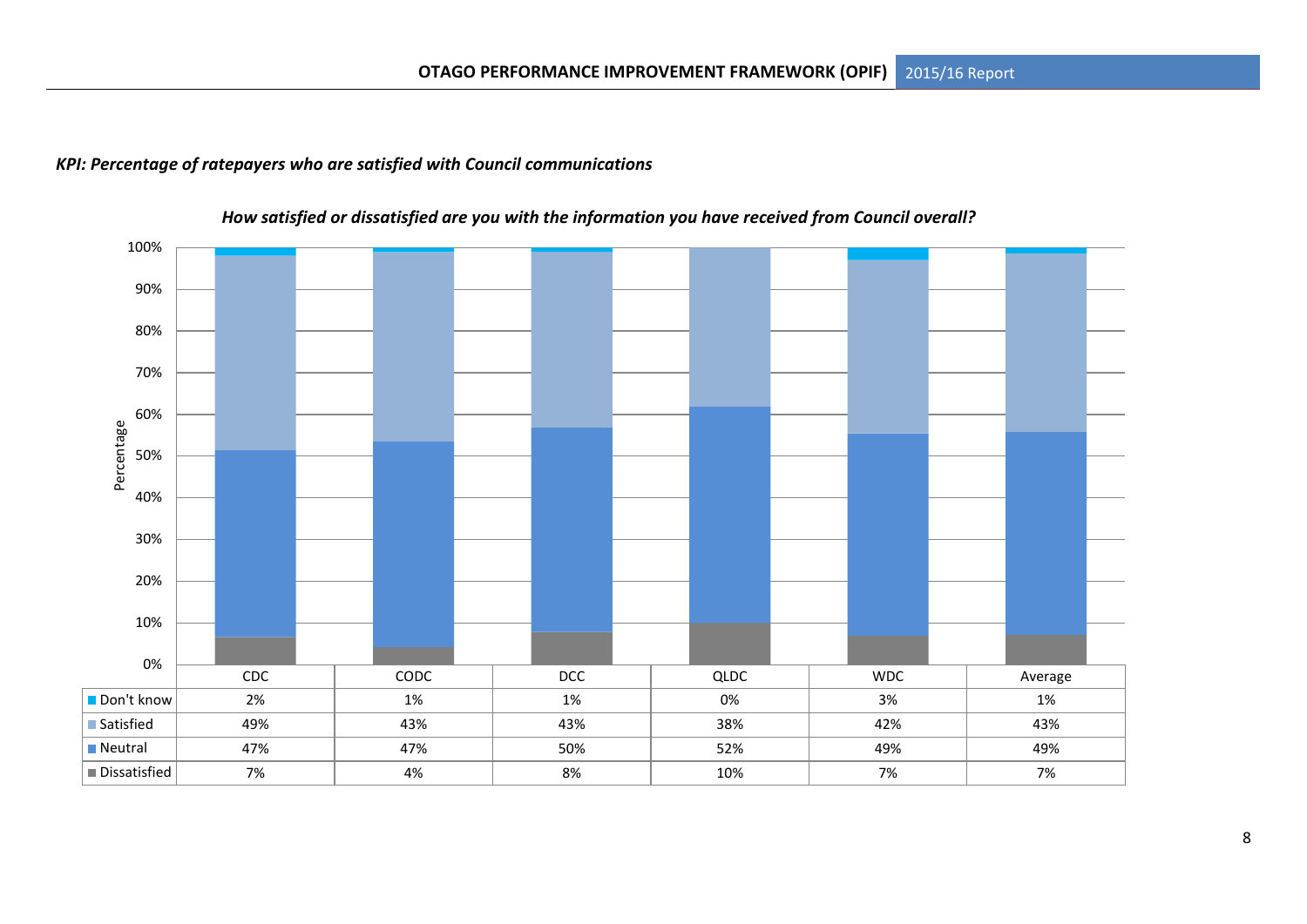*KPI: Percentage of ratepayers who are satisfied with the quantity and quality of community facilities, and the percentage who have used a community facility in the last 12 months* 



*Net satisfaction with community facilities*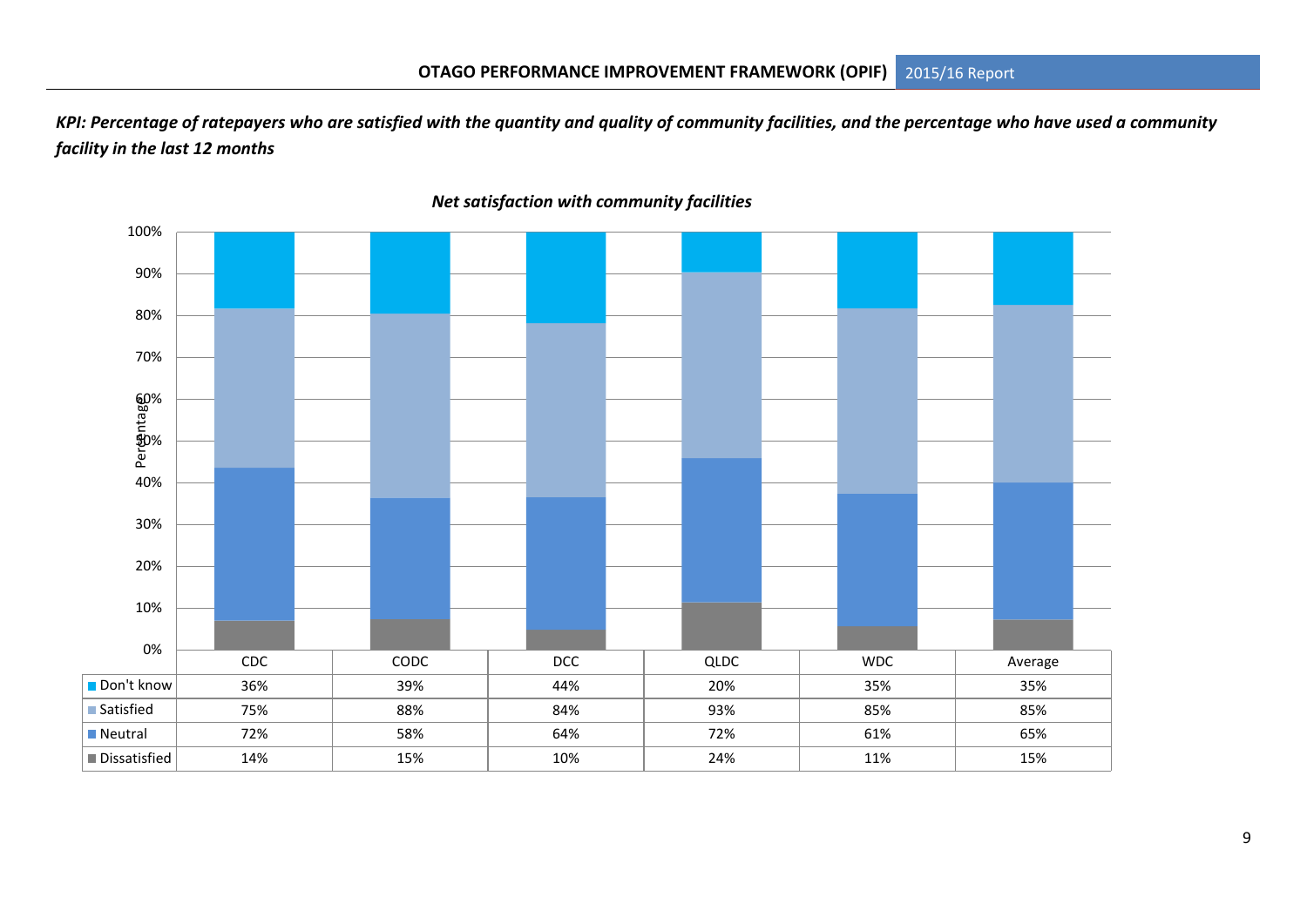

*In the past 12 months have you been to a park in XX district?* 



# *In the last 12 months, have you used a public swimming pool in XX district?*



## *In the past 12 months have you been to a community hall in XX district?*

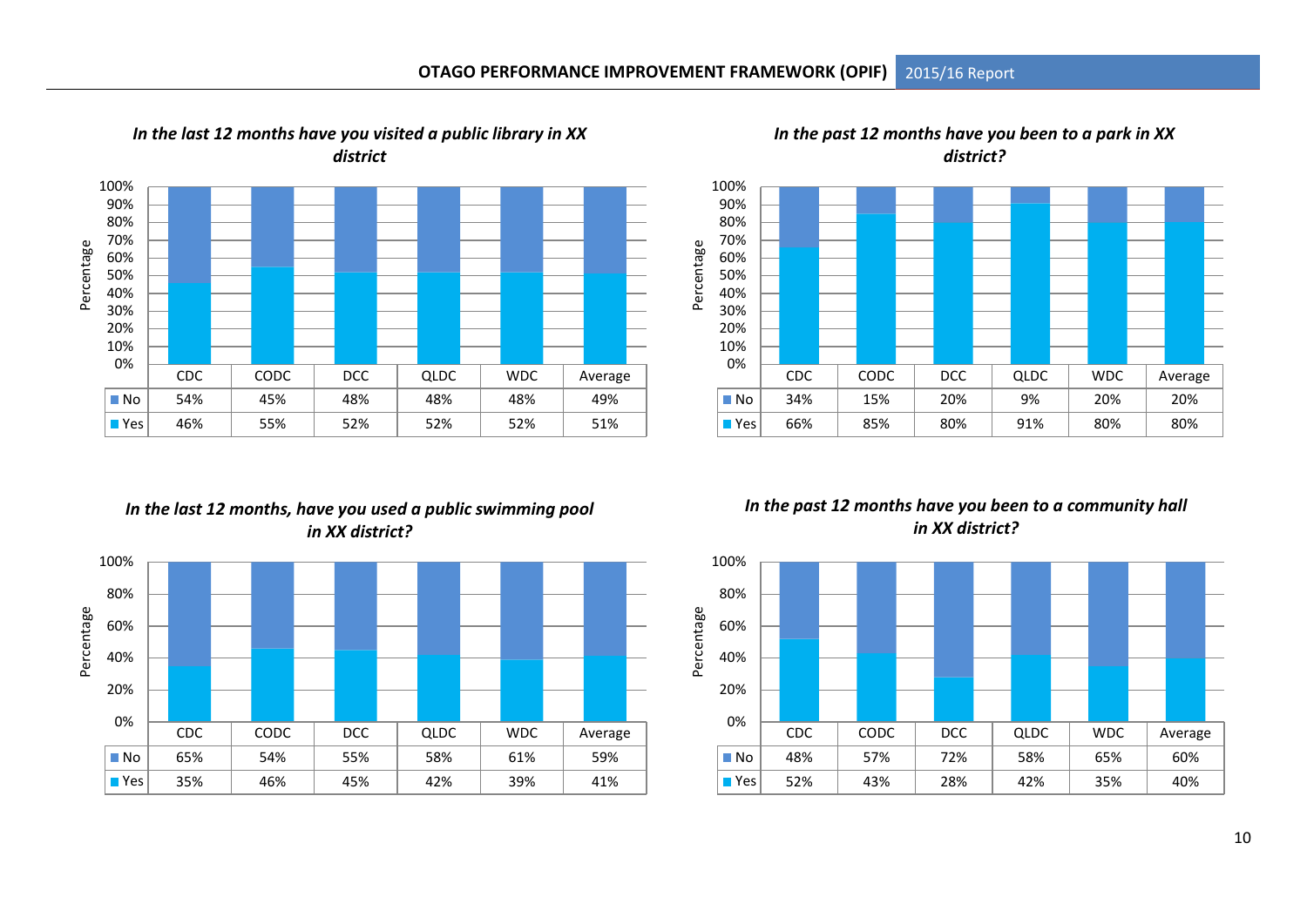# **Regulatory (Planning Services)**

*KPI: Percentage of building and resource consents issued within statutory timeframes, and average building and resource consent processing days*



### *a. Consent processing time b. Resource Consent processing days*



# Resource consent (non-notified) processing time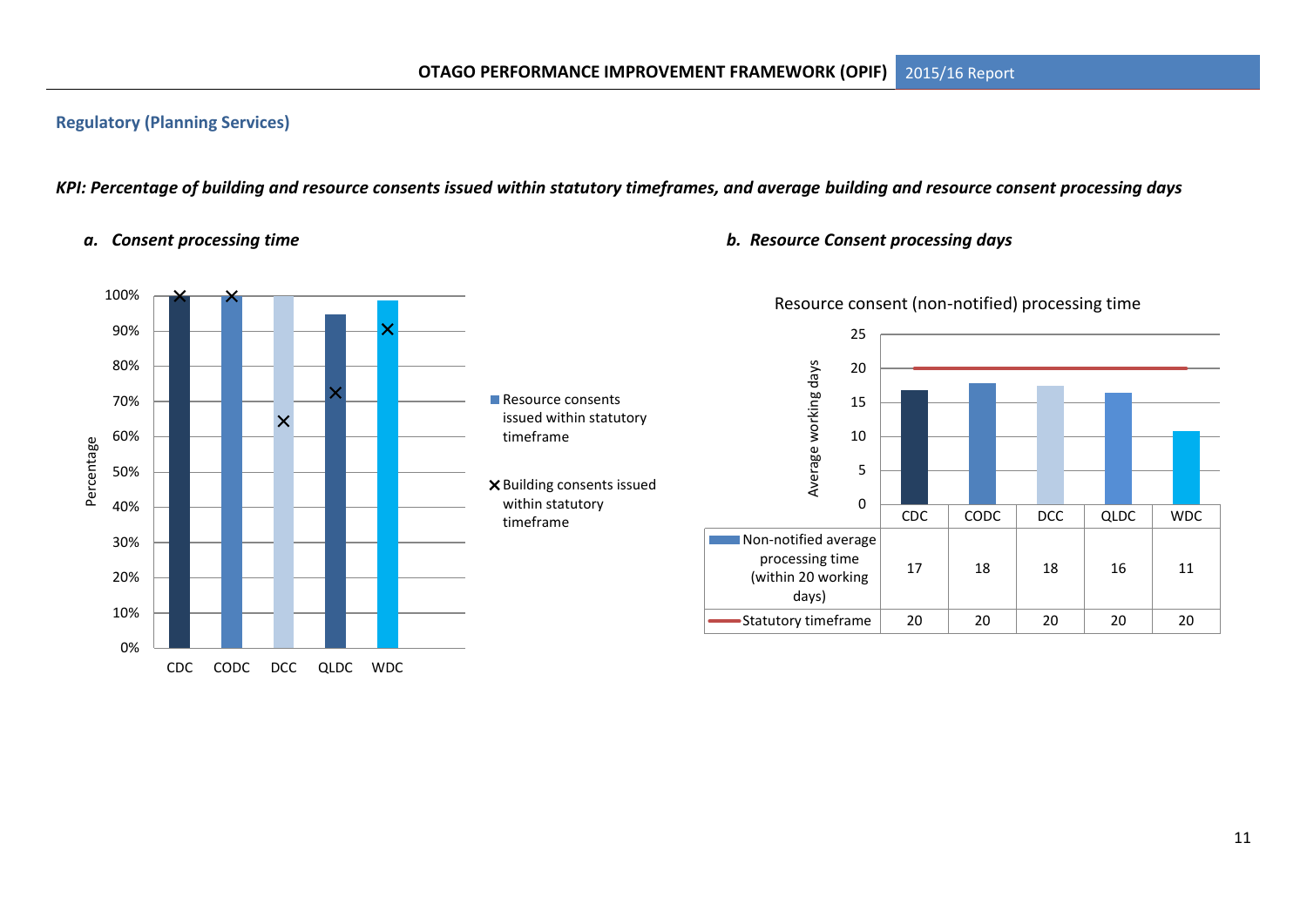

Resource consent (notified - hearing held) processing time

Resource consent (notified - no hearing) processing time



### **b. Building consent processing days**



#### Building consent processing time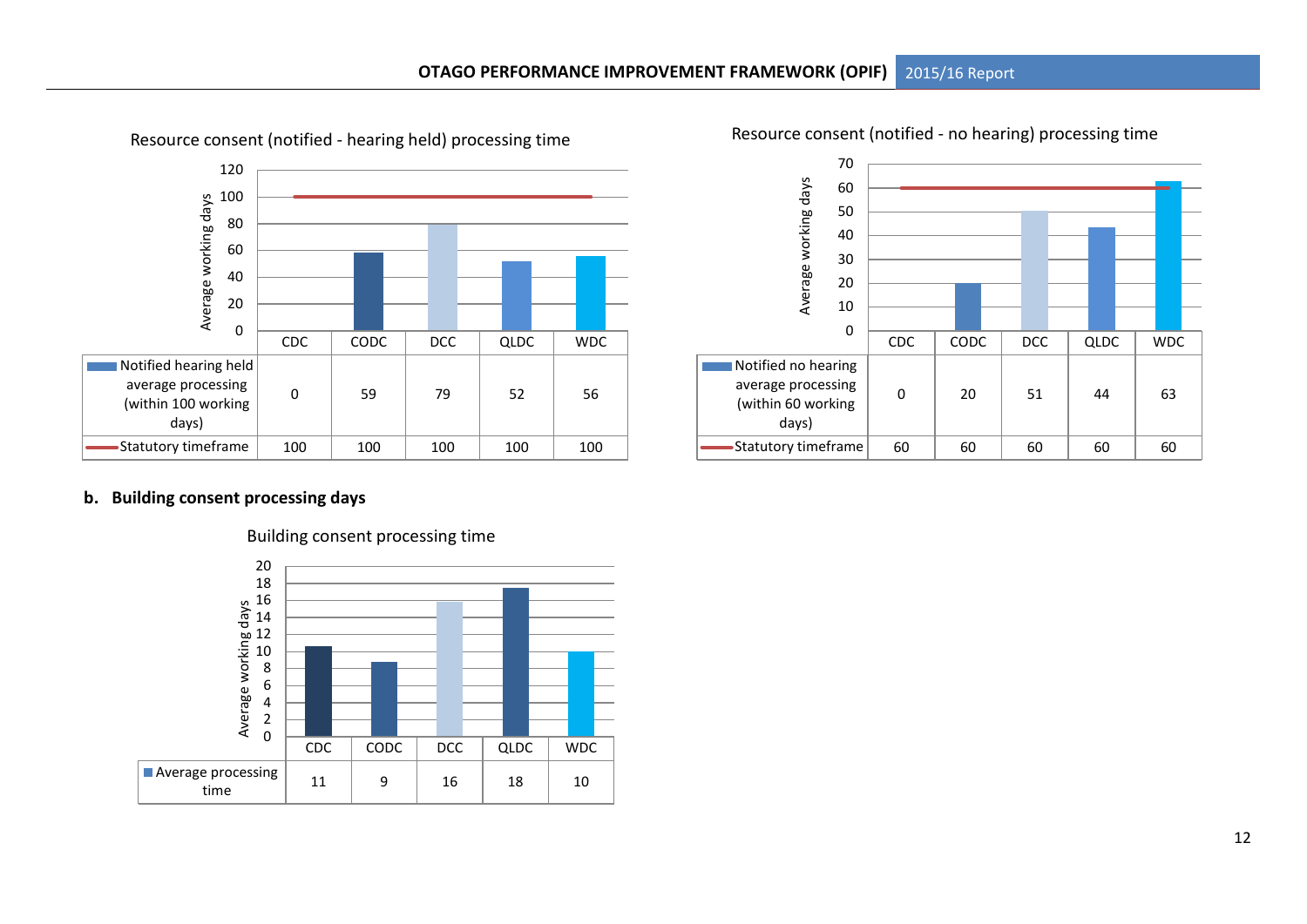# **Affordability**

# *KPI: Rates per ratepayer as a percentage of household income*

| <b>Territorial Authority</b>     | Rates per ratepayer as a<br>percentage of median household<br>income | Rates as a percentage of NZ Superannuation<br>(based on NZ Superannuation for a married couple) | Percentage of households that receive<br><b>NZ Superannuation</b> |
|----------------------------------|----------------------------------------------------------------------|-------------------------------------------------------------------------------------------------|-------------------------------------------------------------------|
| <b>Clutha District</b>           | 3.6%                                                                 | 6.7%                                                                                            | 24%                                                               |
| <b>Central Otago District</b>    | 3.3%                                                                 | 6.0%                                                                                            | 31%                                                               |
| <b>Dunedin City</b>              | 4.3%                                                                 | 7.9%                                                                                            | 24%                                                               |
| <b>Queenstown Lakes District</b> | 3.5%                                                                 | 8.5%                                                                                            | 15%                                                               |
| <b>Waitaki District</b>          | 4.4%                                                                 | $7.0\%$                                                                                         | 31%                                                               |

*Data sources:* 

*Median household income, Number of households that receive NZ superannuation - Stats NZ, Census 2013 Rates revenue as reported in the financial statement 2015/16*